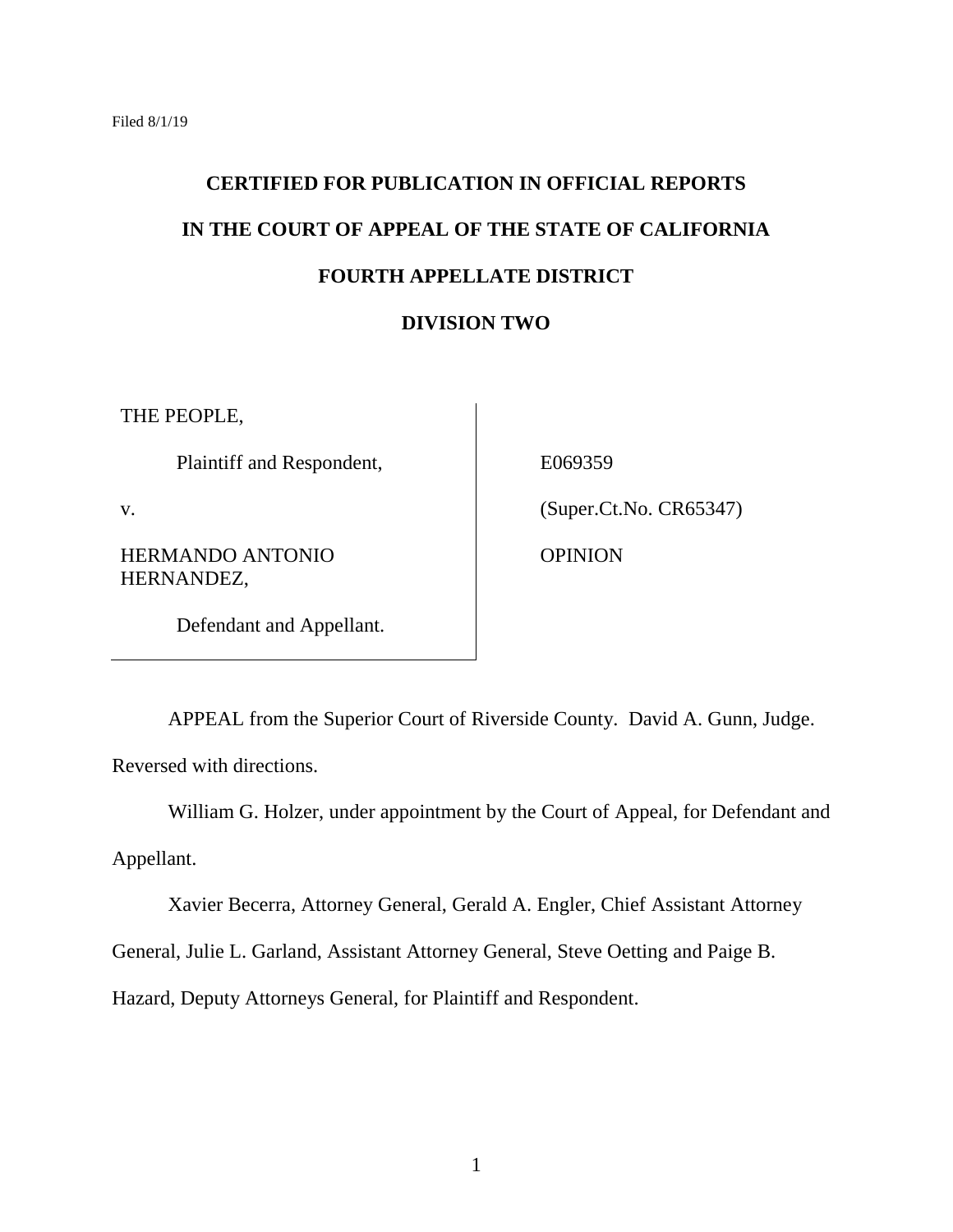In 1995, defendant and appellant Hermando Antonio-Vega Hernandez pled guilty to burglary in violation of Penal Code section 459**<sup>1</sup>** on facts that included his entering a convenience store and stealing \$18 of beer. He was sentenced to two years in prison.

When the voters passed Proposition 47 in 2014, they enacted section 459.5, which defines the new offense of shoplifting as any theft of property valued at \$950 or less from a commercial establishment during business hours and which requires that any such offense be charged as misdemeanor shoplifting, not felony burglary. Proposition 47 also allows defendants to file petitions to recharacterize prior felony convictions that would have been misdemeanors under the law as changed by the initiative. In 2017, relying on that provision, defendant filed a petition seeking to have his felony burglary conviction designated as misdemeanor shoplifting in violation of section 459.5. The trial court denied the petition, apparently because, based on police reports in the trial court record, it found defendant entered the store with the intent to commit robbery in violation of section 211, rather than merely with the intent to commit a low-value theft.

We reverse. After Proposition 47, an offense is shoplifting, not burglary, if it involves "entering a commercial establishment with intent to commit larceny while that establishment is open during regular business hours, where the value of the property that is taken or intended to be taken does not exceed nine hundred fifty dollars (\$950)." Further, no one "who is charged with shoplifting may also be charged with burglary or theft of the same property."  $(\S 459.5, \text{subds.} (a) \& (b))$ .

 $\overline{a}$ 

**<sup>1</sup>** Subsequent statutory references are to the Penal Code.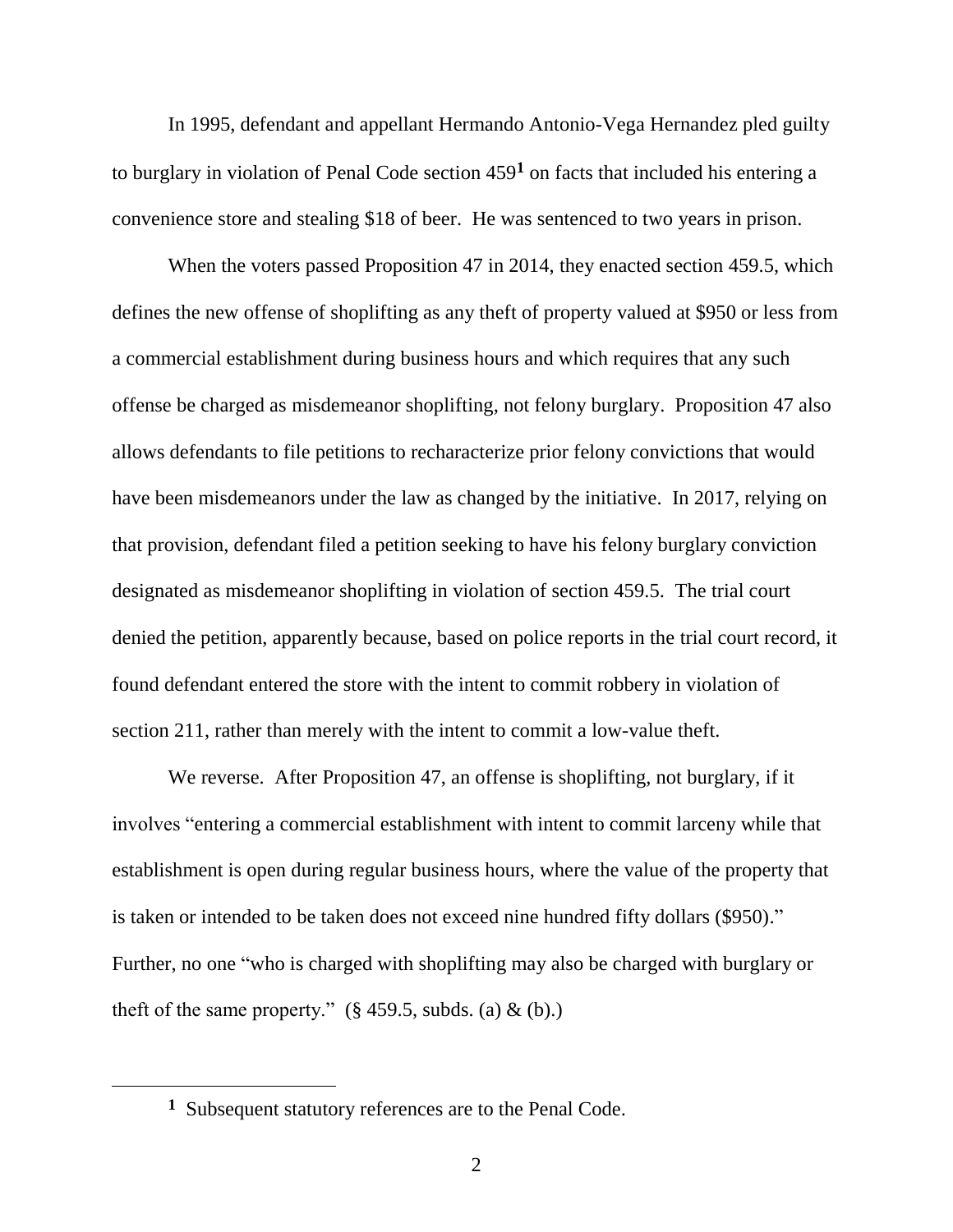The People still may obtain a felony conviction for *robbery* under section 211 where a defendant has actually used force or fear to take property, even if worth \$950 or less. But, here, the robbery charge was dismissed at the time of defendant's guilty plea. Defendant's conviction was for *burglary* based on an entry into the store with *intent* to commit some offense that was not specified at the time of the plea. That intended offense indisputably was at least taking the beer, that is, shoplifting. The People wished to prove to the trial court that the defendant also entered with the intent to use force or fear to take that beer, thus intending a robbery. The People argue, and the trial court accepted, that a defendant can be convicted of burglary predicated on entry with intent to commit robbery, even if his objective is to take the same property he shoplifted. We disagree. Under the plain language of section 459.5 and our Supreme Court's decision in *People v. Gonzales* (2017) 2 Cal.5th 858, 875-876 (*Gonzales*), defendant cannot now be charged with burglary "'of the same property'" (§ 459.5, subd. (b)), so defendant's felony burglary conviction must be redesignated as misdemeanor shoplifting whether or not he entered with the intent to use force or fear to gain possession of the beer.

## I. FACTS

On October 2, 1995, defendant entered a convenience store and took \$18 worth of beer without paying. According to a police report, as he left, he held up a metal pipe and said to the clerk, "'If you follow, I will fuck you up.""

On October 4, 1995, defendant was charged with robbery under section 211; (count 1) and burglary under section 459 (count 2). An amended felony complaint, filed October 19, 1995, further alleged in relation to count 1 that he had personally used a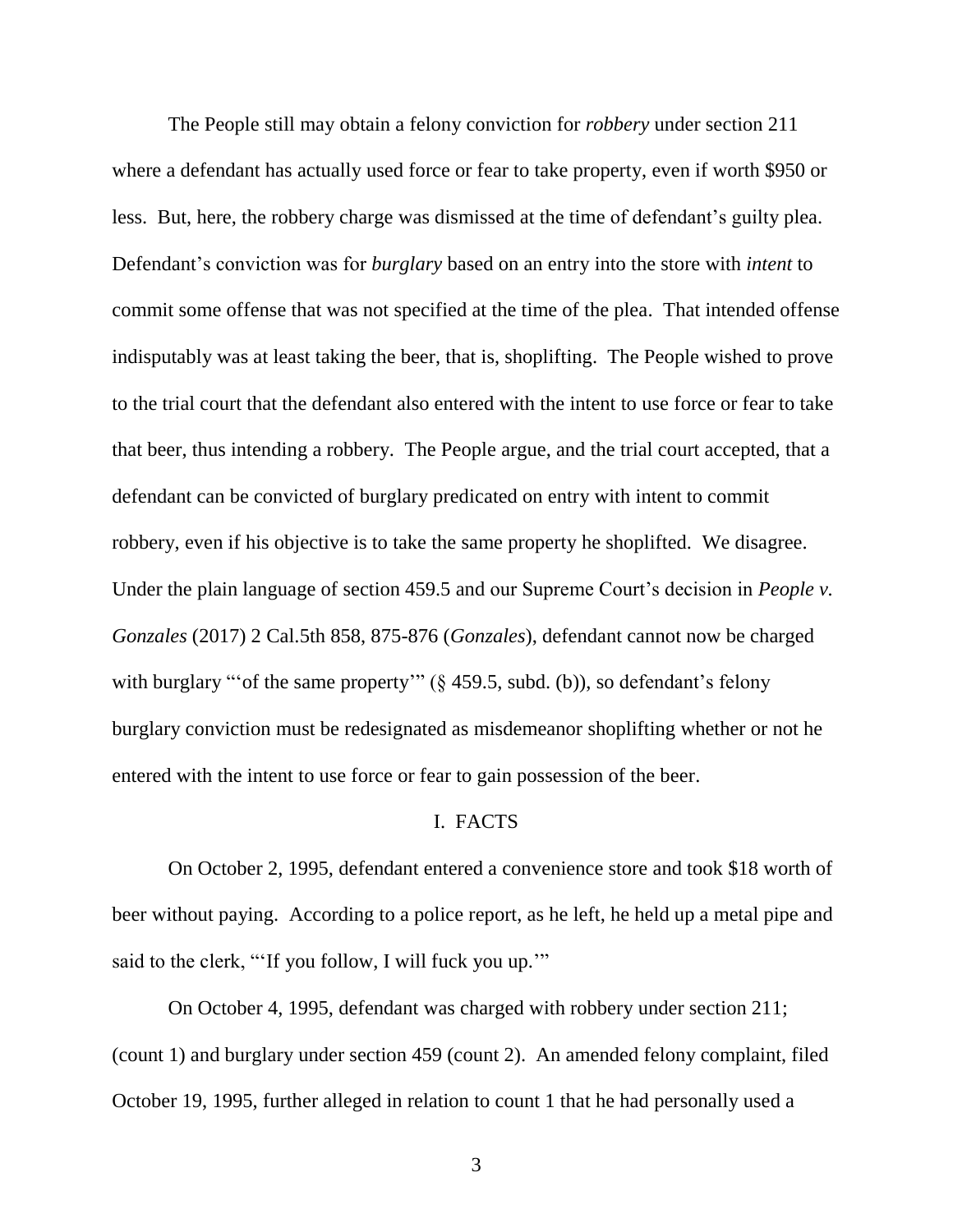deadly weapon in committing the robbery. On October 20, 1995, however, defendant pled guilty to second degree burglary, and the court dismissed the robbery charge and enhancement allegation. In articulating a factual basis for the plea, neither the defendant nor the People explained what specific offense defendant intended when he entered the store. The trial court sentenced defendant to two years in prison.

On April 14, 2017, following the passage of Proposition 47, defendant filed a form petition under section 1170.18, subdivision (f), to recharacterize his felony burglary conviction as misdemeanor shoplifting. He alleged that the value of the property involved did not exceed \$950. The prosecutor filed an opposition arguing that defendant had failed to meet his burden of establishing his eligibility because of unknown facts about the victim and the value of the property. On July 6, 2017, the trial court ordered that copies of certain documents be given to defendant's counsel, if available, specifically, the "arrest declaration; crime report; complaint/Information; probation report; plea form; abstract and preliminary hearing transcript."

On August 24, 2017, the trial court denied defendant's petition. Relying on facts recited in police reports, the trial court found that defendant's intent upon entering the store was "to commit the robbery that was dismissed," that is, "to take the property, no matter what the value of that property is, and I am going to do it by force and fear if you try to stop it."**<sup>2</sup>** The trial court concluded that this "disqualifies" defendant from relief under Proposition 47.

 $\overline{a}$ 

<sup>&</sup>lt;sup>2</sup> The police reports on which the trial court relied do not appear in the record. This omission, however, is not material to our discussion here.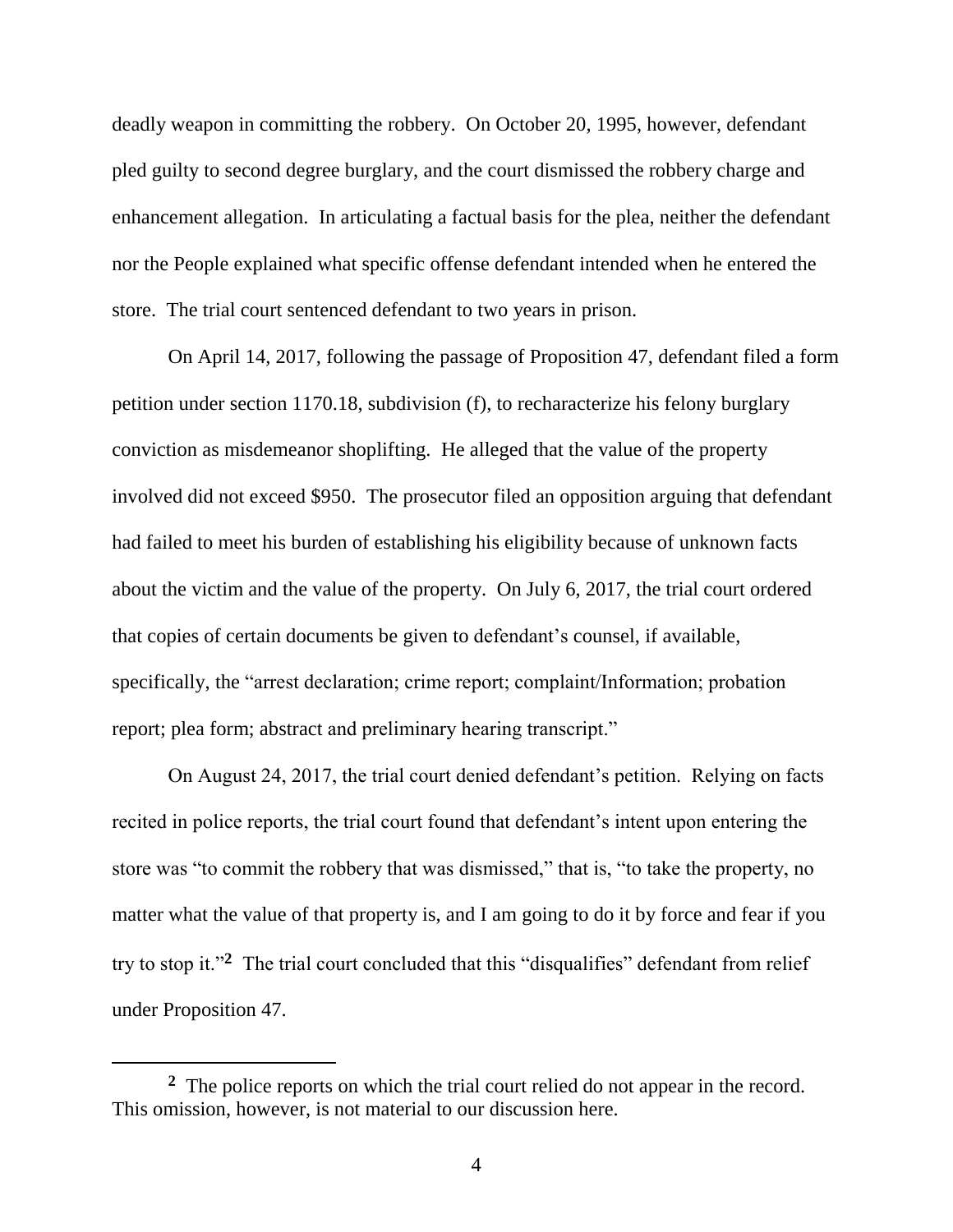## II. DISCUSSION

Section 459.5 defines the crime of misdemeanor shoplifting and states that any act of shoplifting "shall be charged as shoplifting," and no person so charged "may also be charged with burglary or theft of the same property." Defendant argues that pursuant to the language of section 459.5 and our Supreme Court's decision in *Gonzales, supra*, 2 Cal.5th at page 876, the People could not now charge him with burglary of the \$18 of beer, so his burglary conviction qualifies for designation as a misdemeanor under Proposition 47. We agree.

California voters approved Proposition 47 on November 4, 2014, reducing penalties for certain theft and drug offenses. (*People v. Bush* (2016) 245 Cal.App.4th 992, 1000.) Not only were the new penalties applicable prospectively, but, under section 1170.18, a defendant then serving a sentence for one of certain enumerated theft or drug offenses could petition for resentencing under the new, more lenient provisions. (§ 1170.18, subd. (b).) Further, and as applicable here, a person who has already completed a felony sentence may petition to have his conviction designated a misdemeanor. (§ 1170.18, subd. (f).) A petitioner qualifies for relief if he "would have been guilty of a misdemeanor under this act had this act been in effect at the time of the offense." (*Ibid.*) If that is the case, the court "shall designate the felony offense or offenses as a misdemeanor." (§ 1170.18, subd. (g).)

Proposition 47 created a new misdemeanor crime called shoplifting by adding section 459.5. The statute defines shoplifting as follows: "Notwithstanding Section 459, shoplifting is defined as entering a commercial establishment with intent to commit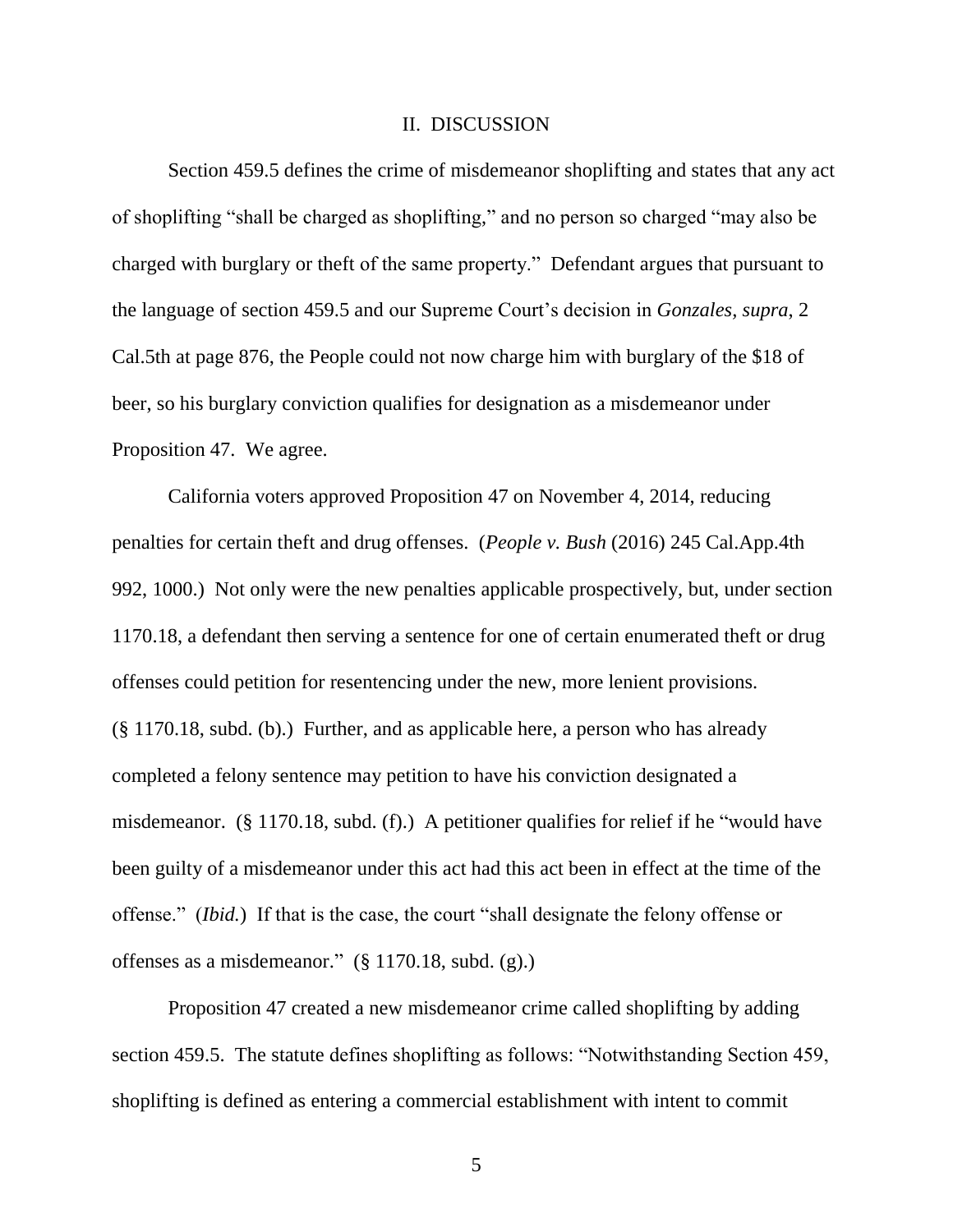larceny while that establishment is open during regular business hours, where the value of the property that is taken or intended to be taken does not exceed nine hundred fifty dollars (\$950)." (§ 459.5, subd. (a).) If the taking of the property meets the definition of shoplifting, it must be charged as such: "Any act of shoplifting as defined in subdivision (a) shall be charged as shoplifting. No person who is charged with shoplifting may also be charged with burglary or theft of the same property." (§ 459.5, subd. (b).) Under the shoplifting statute, felony burglary still is available for an entry to commit a theft outside of business hours, or of a large value of property, as "[a]ny other entry into a commercial establishment with intent to commit larceny is burglary." (§ 459, subd. (a).)

Our Supreme Court has held that a Proposition 47 petition to reclassify a conviction as a misdemeanor does not provide an opportunity for the People to withdraw from a plea agreement and pursue dismissed charges. (*Harris v. Superior Court* (2016) 1 Cal.5th 984, 987.) In the Supreme Court case, the defendant had been charged with robbery, but the charge was dismissed when he pled guilty to grand theft from the person of another (§ 487, subd. (c)). (*Harris*, *supra*, at pp. 987-988.) Relying on the intent behind Proposition 47, the Court held that that the People could not oppose a resentencing petition by withdrawing from a plea agreement. (*Harris*, *supra*, at pp. 991- 992.) In this case, then, the People cannot revive the robbery charge. Our focus must be on defendant's burglary conviction, and whether it must be recharacterized as misdemeanor shoplifting.

We believe the language of the shoplifting statute requires redesignation of defendant's offense as a misdemeanor. First, defendant's offense *does* qualify as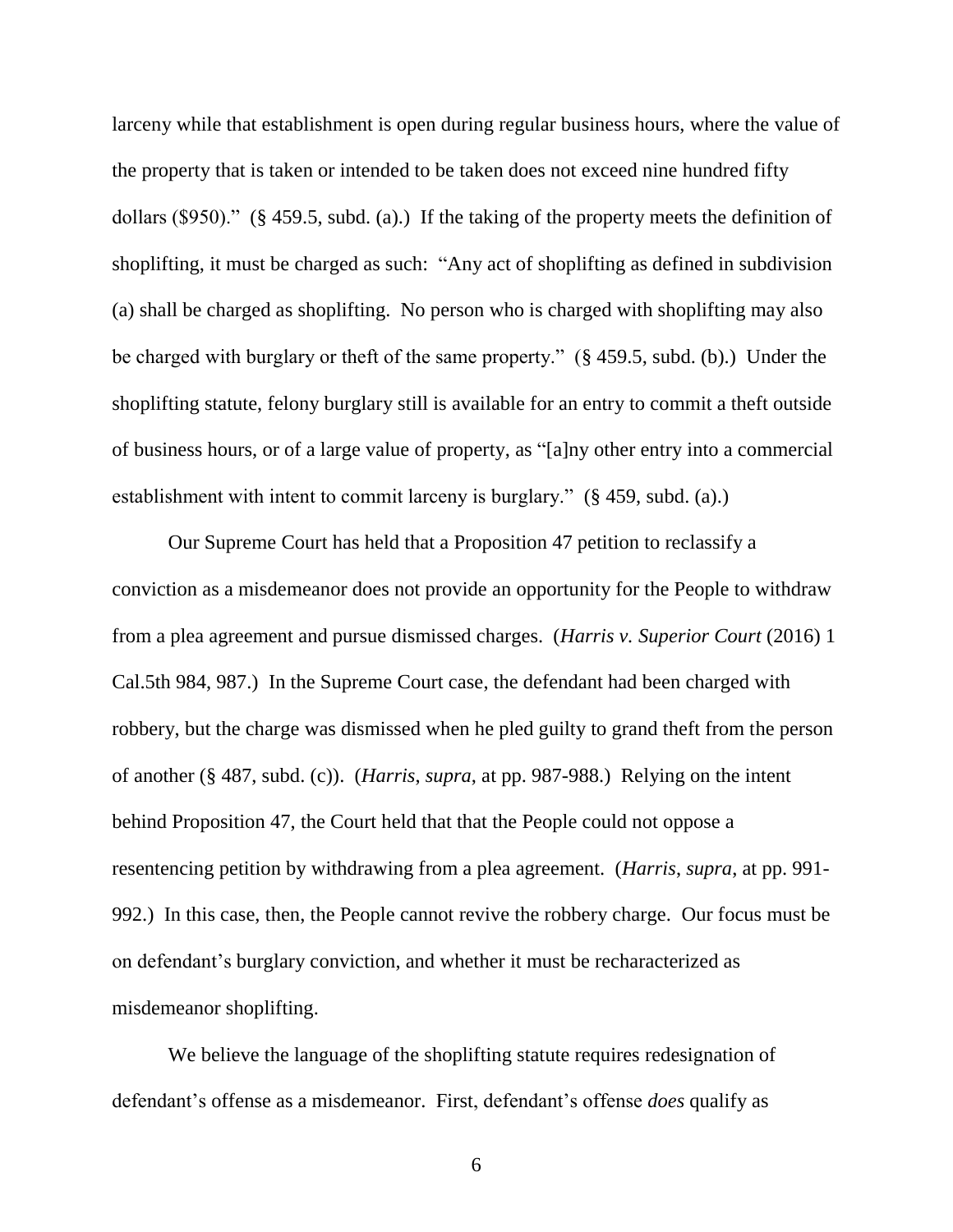shoplifting, now defined as "entering a commercial establishment with intent to commit larceny while that establishment is open during regular business hours, where the value of the property that is taken or intended to be taken does not exceed nine hundred fifty dollars (\$950)." (§ 459.5, subd. (a).) Defendant pled guilty to entering the convenience store during regular business hours with intent to commit a crime, and he stole beer worth \$18. As a result, after Proposition 47, the People would have been required to charge him with shoplifting. (§ 459.5, subd. (b) ["Any act of shoplifting as defined in subdivision (a) shall be charged as shoplifting"].) But could they *also* charge him with burglary predicated on the intent to commit robbery? We think the answer is no.

The new shoplifting statute directs that "[n]o person who is charged with shoplifting may also be charged with burglary or theft of the same property." (§ 459.5, subd. (b).) As the Supreme Court held, "the phrase 'the same property' confirms that multiple burglary charges may not be based on entry with intent to commit different forms of theft offenses if the property intended to be stolen is the same property at issue in the shoplifting charge." (*Gonzales*, *supra*, 2 Cal.5th at p. 876.) Robbery is a "theft offense[]," as the Supreme Court used that term in *Gonzales*. (See *People v. Turner* (1990) 50 Cal.3d 668, 692 ["'robbery was the only available theft offense'"]; *People v. Ramkeesoon* (1985) 39 Cal.3d 346, 352 [same language].) Indeed, any robbery is also a theft: "Theft in any degree is a lesser included offense to robbery, since all of its elements are included in robbery. The difference is that robbery includes the added element of force or fear." (*People v. Burns* (2009) 172 Cal.App.4th 1251, 1256.) Since the statute precludes charging a defendant for burglary of the same property he has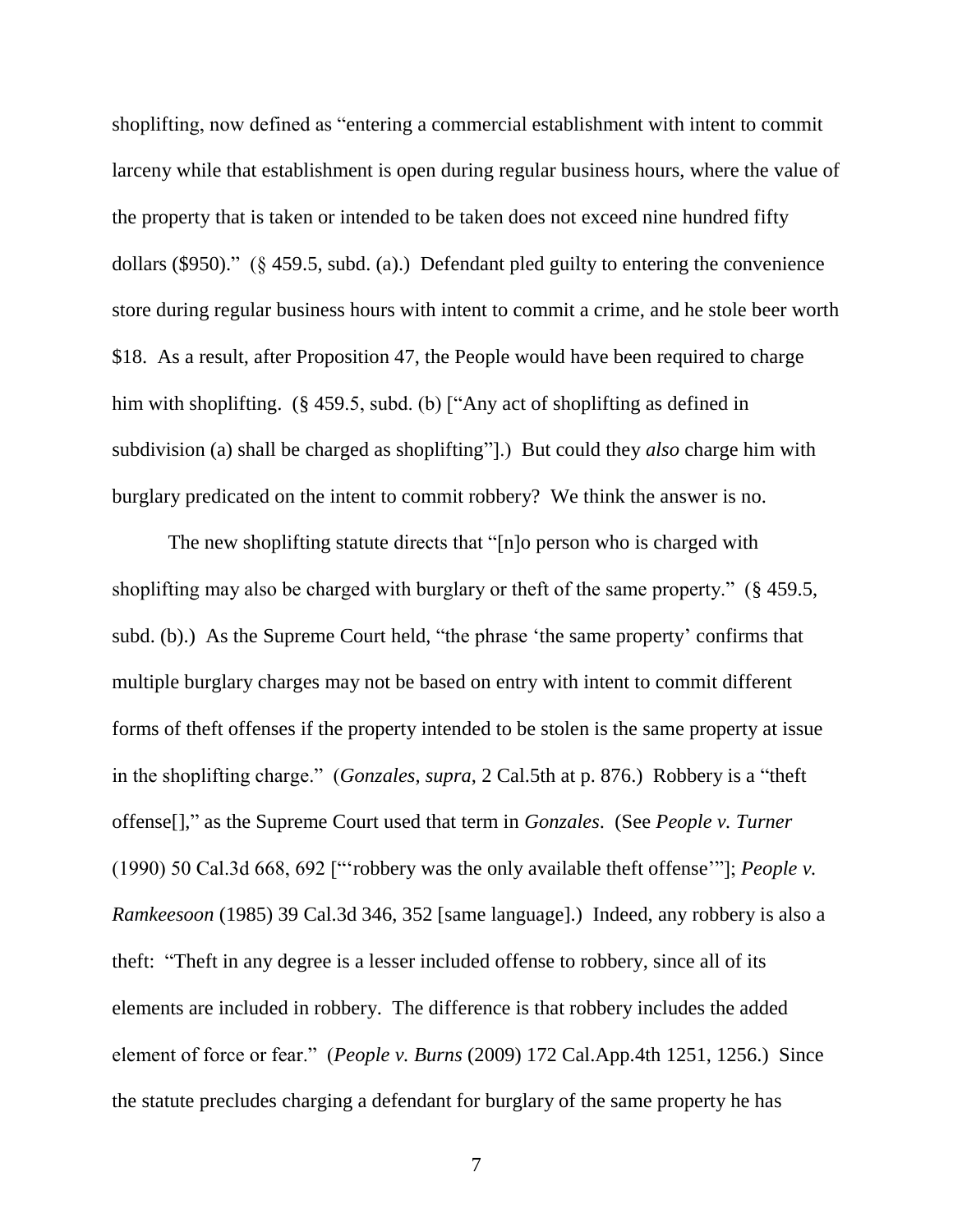shoplifted, it follows the People cannot charge burglary based on entry with intent to commit a robbery targeting the same property. (*Gonzales*, *supra*, at p. 877.) Any charge of a burglary directed at the same property as the shoplifting is barred.**<sup>3</sup>** The fact that robbery involves an additional element does not change the statutory directive.

Our analysis tracks that of the Supreme Court in *Gonzales*. In *Gonzales*, a defendant had been charged with two felonies—forgery and second-degree burglary where each involved the same property: forged \$125 checks that he attempted to cash at a bank. (*Gonzales*, *supra*, 2 Cal.5th at p. 862.) The defendant had pled guilty to the burglary charge and the court had dismissed the forgery charge. (*Ibid.*) The Supreme Court rejected the prosecution's claim that the defendant was "not eligible for resentencing because he also entered the bank intending to commit identity theft." (*Id.* at p. 876.) It instead agreed with the defendant's position that "even assuming he entered the bank with an intent to commit identity theft, section 459.5, subdivision (b) would have precluded a felony burglary charge because his conduct *also* constituted shoplifting." (*Ibid*.) Thus, "the shoplifting statute would have precluded a burglary charge based on an entry with intent to commit identity theft here because the conduct underlying such a charge would have been the same as that involved in the shoplifting,

<sup>&</sup>lt;sup>3</sup> Consistent with this reading of section 459.5, the Voter Information Guide informed the electorate that passed Proposition 47 of the blanket preclusion of burglary charges involving the shoplifted property: "'Under this measure, shoplifting property worth \$950 or less would *always* be a misdemeanor and could not be charged as burglary.'" (*Gonzales*, *supra*, 2 Cal. 5th at pp. 869-870.)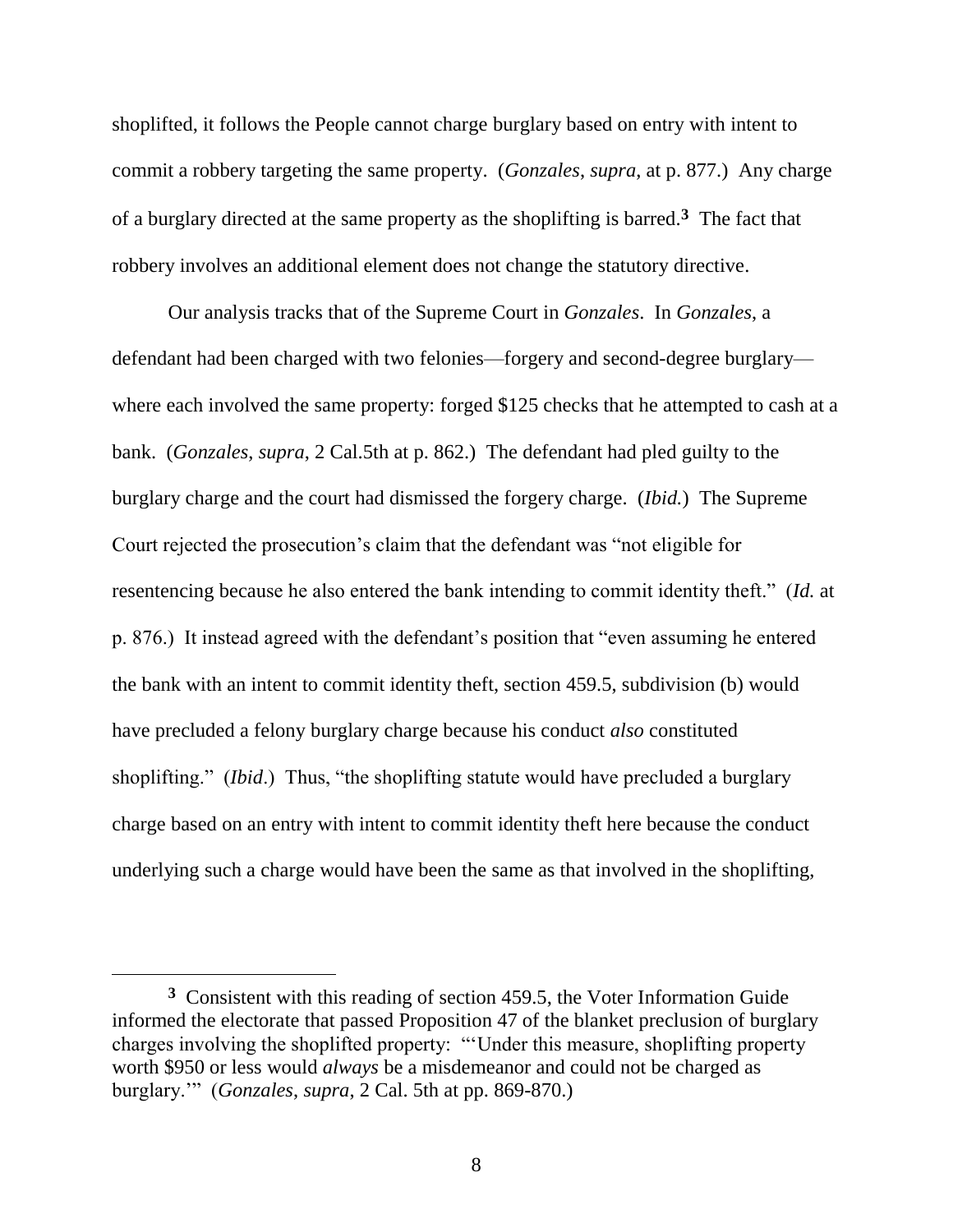namely, the cashing of the same stolen check to obtain less than \$950." (*Id.* at pp. 876- 877.)

In both *Gonzales* and this case, the defendant had pled guilty to burglary in exchange for the prosecution's dismissal of another charge. In both cases, the defendant's burglary indisputably satisfied the elements of misdemeanor shoplifting, because the defendant entered the building with the intent to commit a larceny of property worth less than \$950. In both cases, the People argued that the defendant's intent at the time of his entry into the commercial establishment was not *merely* to commit a theft, but *also* to commit a different felony also directed at taking the same property. In *Gonzales*, the Supreme Court held that the shoplifting statute precluded a burglary charge based on intent to commit identity theft, even though identity theft involves additional elements. (*Gonzales, supra*, 2 Cal.5th at pp. 876-877.) Here, we must decide whether the shoplifting statute precluded a burglary charge based on intent to commit robbery, even though robbery involves the additional element of the use of force or fear.

Like robbery, identity theft involves conduct beyond the simple theft of the targeted property. "Every person who willfully obtains personal identifying information . . . of another person, and uses that information . . . to obtain, or attempt to obtain . . . goods . . . is guilty of a public offense" punishable as a felony. (§ 530.5.) And like the robbery statute, the identity theft statute reflects important interests beyond the property owner's interest in maintaining possession of the targeted property. The identity theft statute punishes the willful use of another's personal identifying information. (*People v.*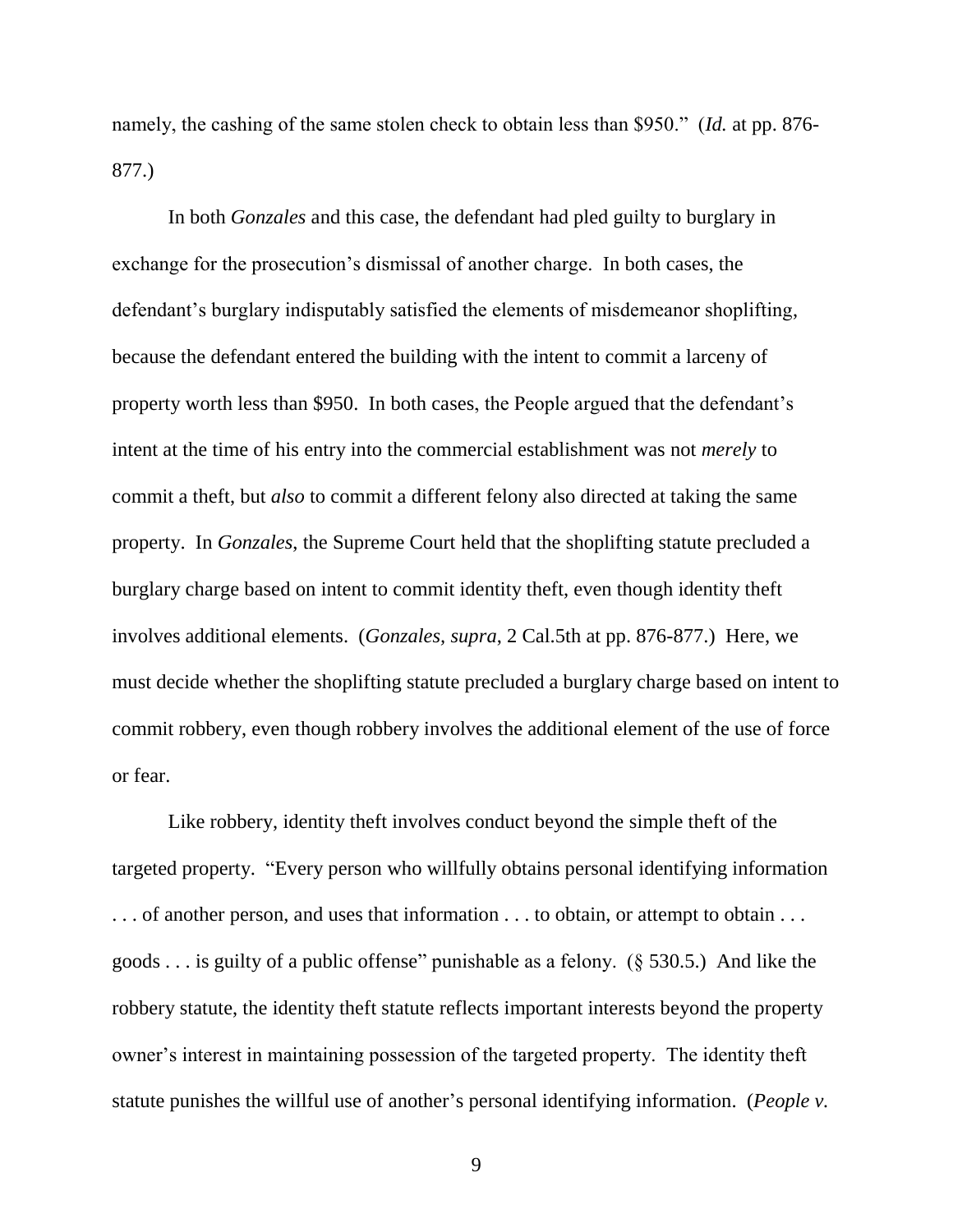*Johnson* (2012) 209 Cal.App.4th 800, 818.) In *Gonzales*, the Supreme Court nevertheless focused on the theft of the targeted property, not the use of personally identifying information, in concluding that burglary predicated on identity theft must be treated as shoplifting where the offender used the personal information to steal personal property valued at \$950 or less. We conclude the same reasoning applies to a burglary charge based on intent to commit robbery. Though robbery punishes the use of force or fear in carrying out a theft, the new shoplifting statute directs that we must focus on whether the intended robbery targeted the same property, and if it does, the defendant cannot be charged with burglary based on the intent to commit robbery.

Our conclusion also finds support in *People v. Huerta* (2016) 3 Cal.App.5th 539. In *Huerta*, the People argued that the defendant "did not act 'with the sole intent to commit larceny under \$950. Rather, she entered the department store in concert with [an accomplice] with the intent to commit the crime of conspiracy therein.'" (*Id.* at p. 544.) On that basis, the People contended the defendant was ineligible for redesignation of her commercial burglary conviction as shoplifting. (*Id*. at pp. 544-545.) The Court of Appeal was unpersuaded, finding that the "uncharged conspiracy" was "directed at the theft of the same bottles of perfume as [the defendant's] intent to commit larceny." (*Id.* at p. 545.) A burglary predicated on theft "of the same property"—even if framed as encompassing an intent to conspire to commit larceny "of the same property"—was precluded under section 459.5, so the defendant qualified to have her burglary conviction redesignated as misdemeanor shoplifting. (*Huerta*, *supra*, at p. 545.) Similarly, the alleged robbery here was directed at taking the same \$18 of beer that was the object of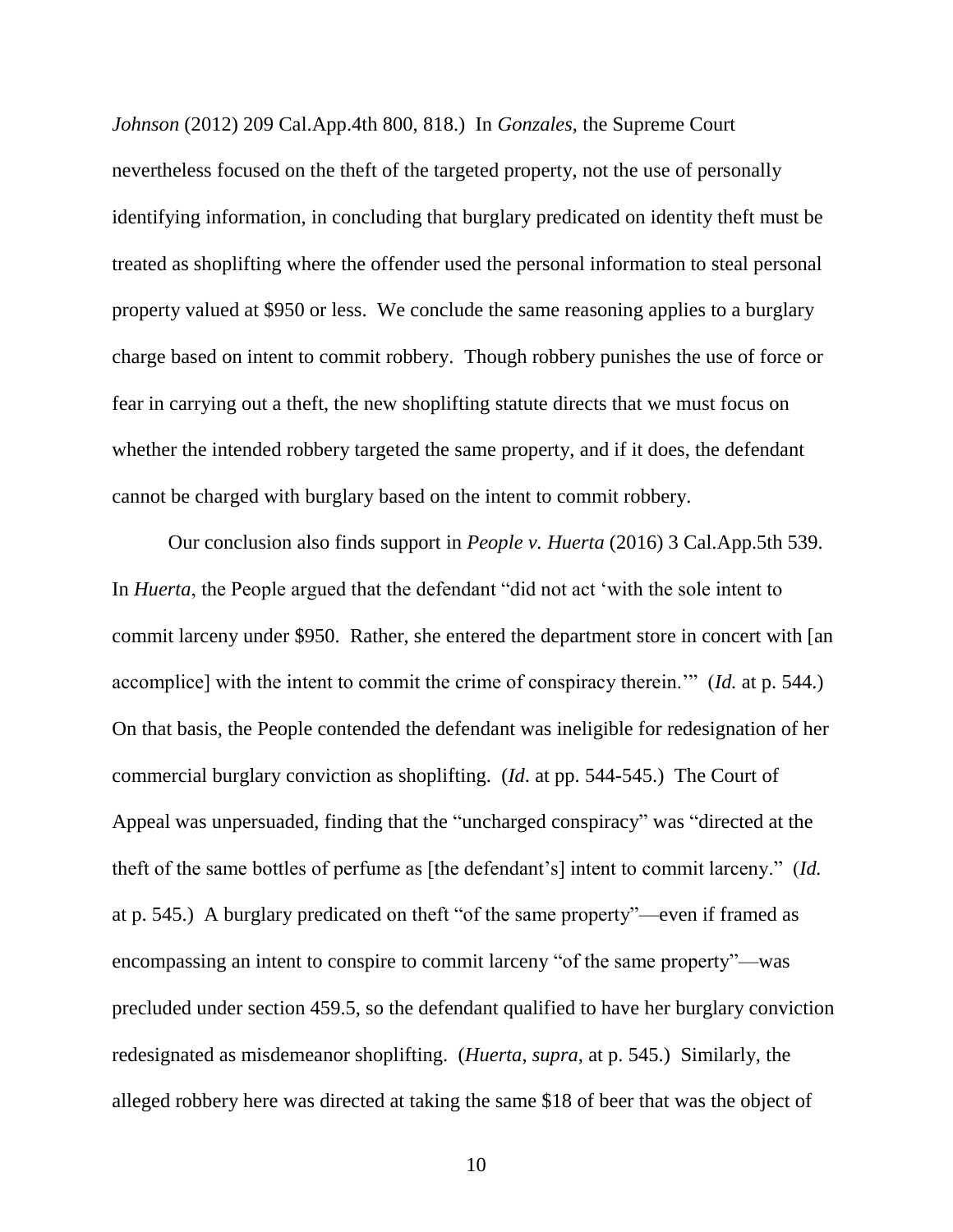defendant's intended larceny. It follows that prosecutors could not have charged defendant with burglary predicated on robbery had Proposition 47 been in effect at the time of his offense, so his conviction must be designated as misdemeanor shoplifting.

Our holding does not mean a defendant who committed shoplifting can never be charged with a more serious offense in addition to shoplifting. As the Supreme Court wrote in *Gonzalez*, "[a] felony burglary charge could legitimately lie if there was proof of entry with intent to commit a nontheft felony or an intent to commit a theft of other property exceeding the shoplifting limit." (*Gonzalez*, *supra*, 2 Cal.5th at p. 877.)So, the statute permits a burglary charge where a defendant enters a store with the intent to commit a felony based on something *other* than taking the same property shoplifted, such as an entry with the intent to commit an assault of a person. Similarly, the statute permits a burglary charge predicated on the intent to take different, higher-value property than the property obtained by shoplifting. That is, entering a commercial establishment with intent to steal both a case of beer and a bottle of Pappy Van Winkle Family Reserve 23 Year bourbon would support both a shoplifting charge (for the beer) and a burglary charge (for the very expensive bourbon). (See *United States v. Takhalov* (11th Cir. 2016) 827 F.3d 1307, 1313, fn. 5 ["Pappy's' . . . is a particularly rare bourbon varietal: nearly impossible to find, and nearly impossible to afford when one finds it"].) In addition, if the defendant in fact committed a robbery, nothing in section 459.5 precludes the prosecution from charging and proving the robbery directly, rather than pursuing a burglary charge based on entry with intent to commit that crime. If force or fear was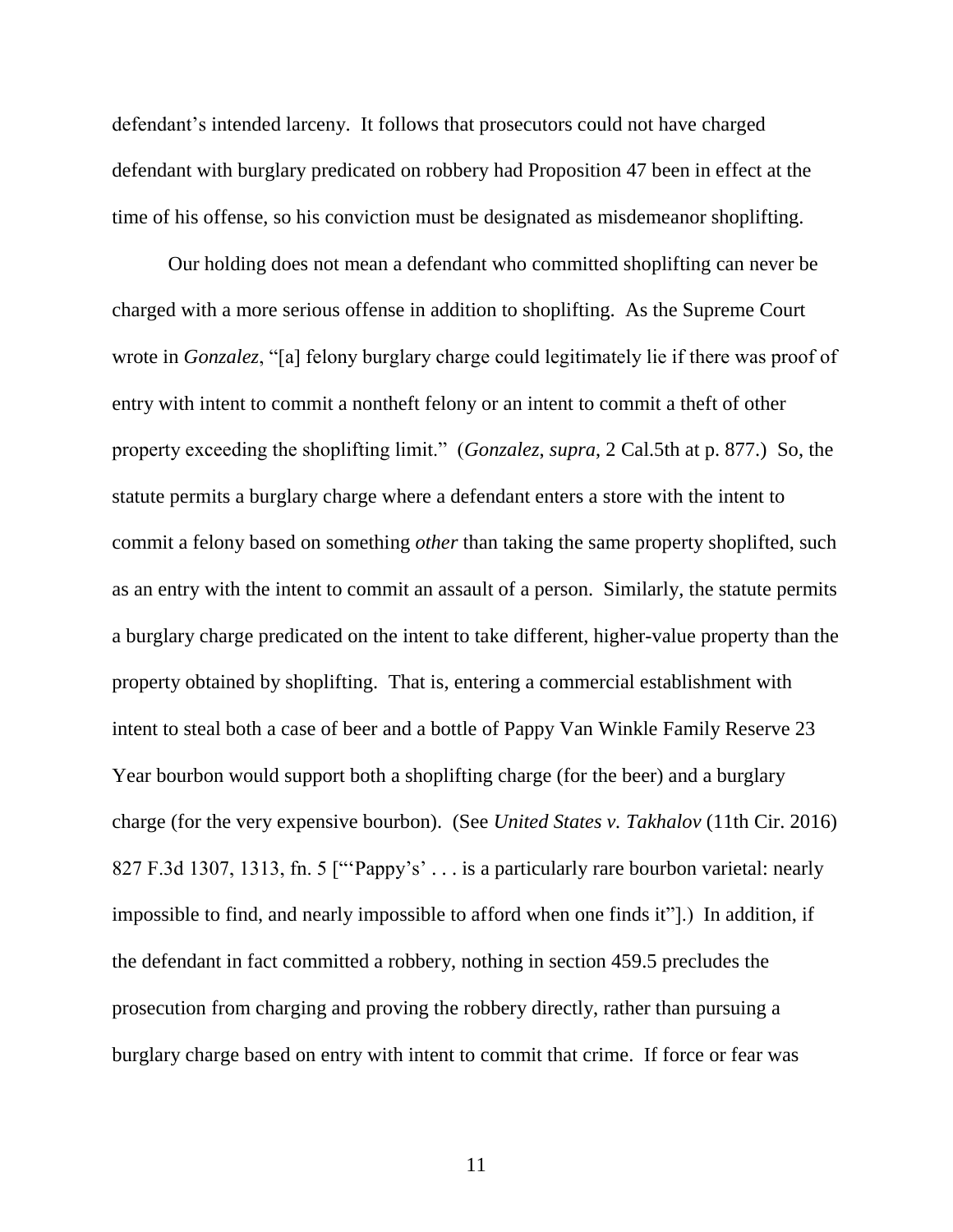actually used in procuring the property, the prosecution may pursue both shoplifting charge and a robbery charge.**<sup>4</sup>**

We note that adopting the People's position here would create a strained and unnecessary gloss on the text of section 459.5. Under the People's view, a burglary charge directed at the same property taken in the shoplifting would be impermissible if the defendant's intent upon entry was to commit only a simple theft, but would be permissible in circumstances where the intent was to commit a more serious offense, even if directed at the same property. The view is strained because the statute precludes a charge of burglary "of the same property" without hinting that some such burglary charges are permissible. (§ 459.5, subd. (b).) And the view is unnecessary because if a greater offense such as robbery actually occurred, the prosecution can charge the robbery directly, rather than charging a burglary.

Further, the unique nature of burglary provides a rationale for Proposition 47's preclusion of it, but not other felony charges, when low-value property is taken. A

 $\overline{a}$ 

**<sup>4</sup>** Defendant does not contest this point. *People v. Soto* (2018) 23 Cal.App.5th 813, held that Proposition 47 eligibility does not extend to a "pure 'theft-plus' offense, i.e., one that is not identified as grand theft and requires *additional necessary elements* beyond the theft itself." (*Soto*, *supra*, at p. 822 [involving conviction under § 368, subd. (d) (theft from an elder)].) But *Soto* did not involve a burglary charge or section 459.5; rather, it considered what crimes fit within the scope of the "petty theft" provision enacted as section 490.2, in light of "Proposition 47's objective to reduce sentences for *nonviolent* crimes while shifting spending toward *more serious* offenses." (*Soto*, *supra*, at p. 823.) *Soto*'s reasoning supports the prosecution's ability to charge a *robbery* in circumstances like this. But it does not follow that *Soto*'s reasoning bears on burglary charges—which are based on the defendant's intent at the moment of entering a store, regardless of whether violence actually occurred.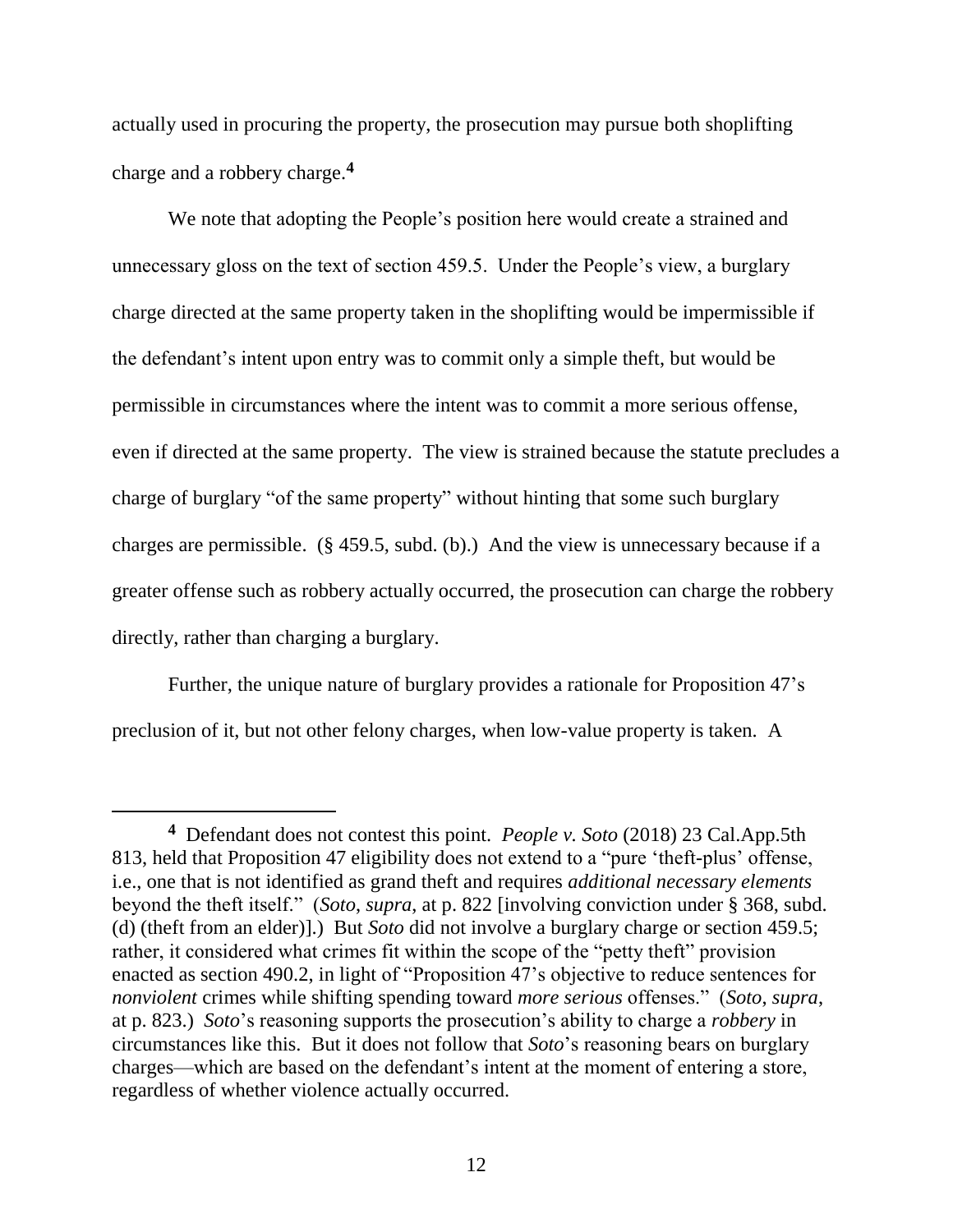burglary charge is based on what the defendant intended at the time of entering the building, not on what actually happened inside. Thus, even if the beer in this case actually was taken by force or fear, as the People claim here, it is conceivable that *at the time of entry* the defendant simply intended to grab the beer and slip out un-noticed. Conversely, as a logical matter, a defendant could intend a robbery at the time of entry but end up simply getting away with a theft. The shoplifting crime enacted by Proposition 47 makes any trial focus on what actually happened when low-value property was taken and eliminates the dimension of burglary that focuses on intent at the moment of entry.**<sup>5</sup>**

We hold that, as a matter of law, burglary would not have been available as a charge under these circumstances if Proposition 47 had been in effect at the time of the

**<sup>5</sup>** The People's position would put a trial court in a difficult position when, as here, a defendant seeks to recharacterize a long-ago burglary conviction as misdemeanor shoplifting. At the time of his 1995 guilty plea to burglary, defendant did not admit which felony he intended to commit upon entering the store, as there was no need to do so. When the trial judge in 2017 determined what defendant's intent was upon entering the store decades earlier, it was not construing the record of conviction (see *People v. Page* (2017) 3 Cal.5th 1175, 1189 [eligibility for recharacterization of Vehicle Code section 10851 conviction under Proposition 47 ordinarily turns on record of conviction]), but adjudicating a fact that had never been established and could, if tried to a jury, depend on the credibility of the defendant about what he intended. Courts in Proposition 47 cases are permitted to make at least one type of factual determination that was not made at sentencing: determining whether property involved in theft was valued at less than \$950, which qualifies the crime as a current misdemeanor. (*People v. Romanowski* (2017) 2 Cal.5th 903, 915-917.) But in such cases there typically is no dispute about what property that conviction was based on (here, beer), and whether that property's value qualifies typically is clear, or, at least, subject to objective analysis from documentary evidence. (Here, there has been no dispute that the beer taken from the store was worth less than \$950). A defendant's intent at the time of entering a store is a different type of determination because it turns on what was in the perpetrator's mind.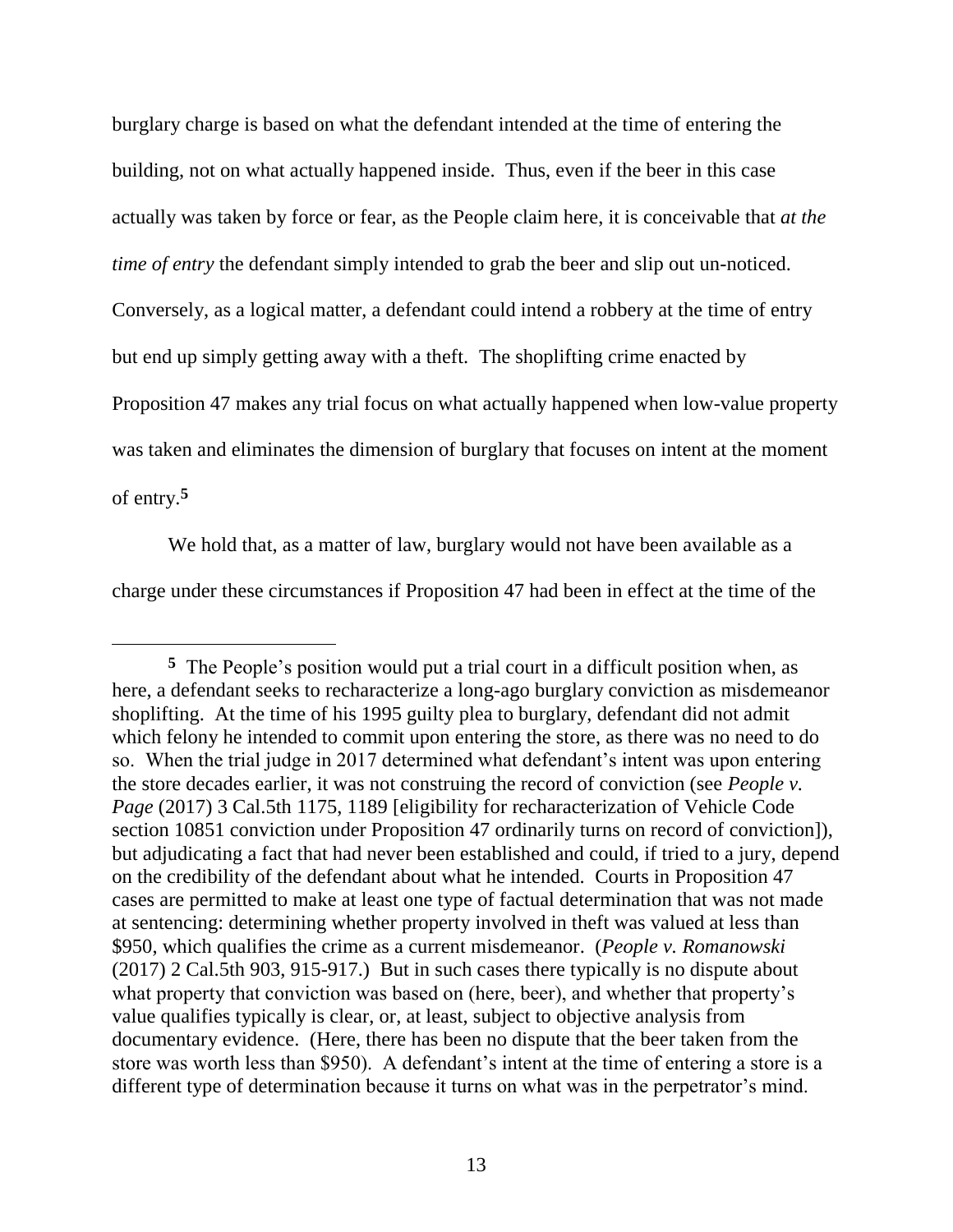offense, so defendant was entitled to have his burglary conviction redesignated as a misdemeanor.

## III. DISPOSITION

The trial court's order denying defendant's petition is reversed and the matter is

remanded with instructions to enter a new order granting the petition.

CERTIFIED FOR PUBLICATION IN OFFICIAL REPORTS

 $\overline{\phantom{a}}$ RAPHAEL

**J.** 

I concur:

SLOUGH J.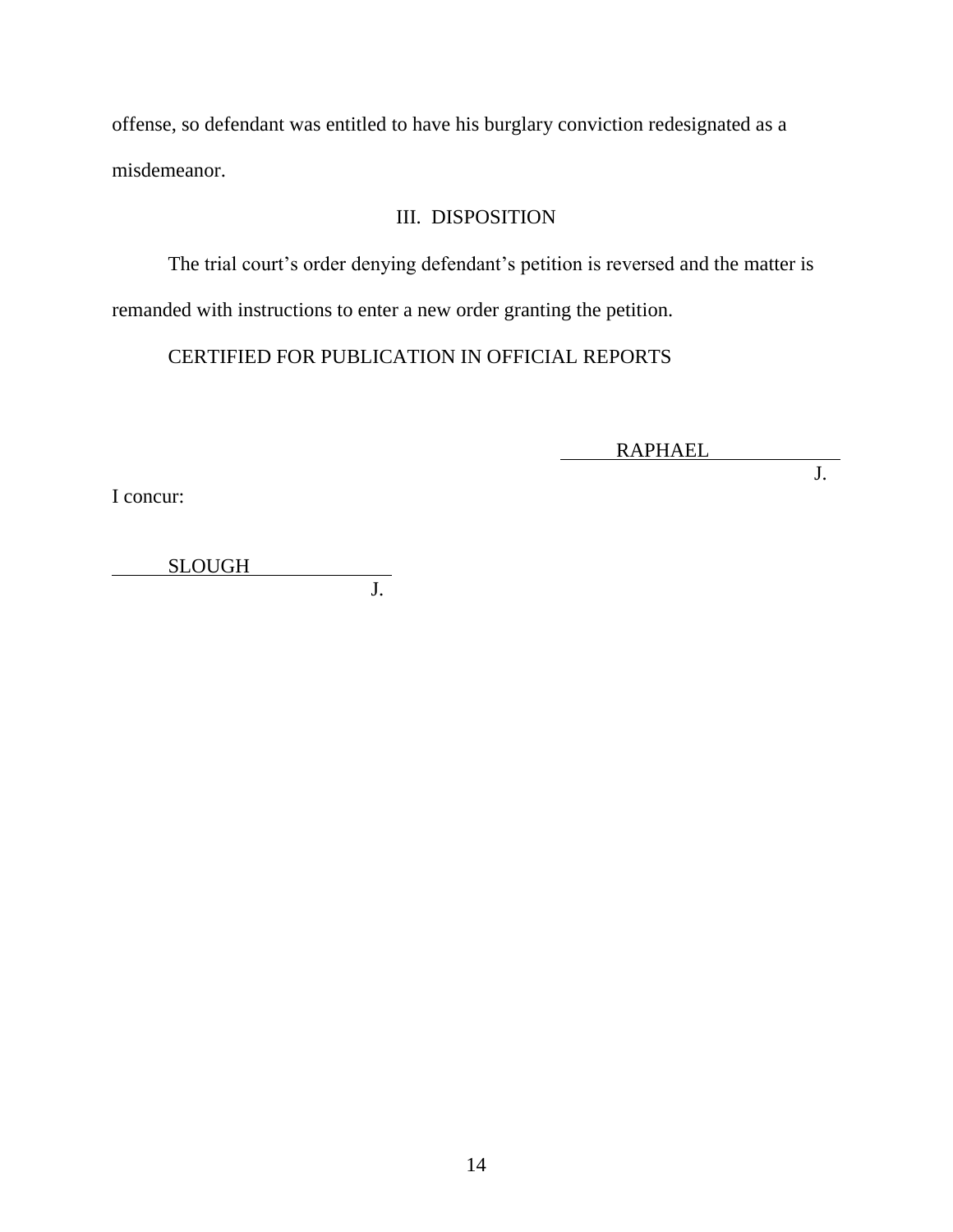[*People v. Hernandez*, E069359]

MILLER, J., Dissenting.

I respectfully dissent to the majority opinion reversing the trial court's order denying defendant's petition.

In this case, defendant entered an AM/PM convenience store wearing a trench coat and armed with a metal pipe. Defendant and a cohort grabbed \$18 of beer. As he was leaving the store, defendant held the pipe in his hand and told the clerk, "If you follow, I will fuck you up." Although defendant was charged with burglary and robbery with a deadly weapon enhancement, the plea bargain allowed defendant to plead guilty to just second degree burglary.

Second degree burglary is committed when the perpetrator enters a shop "with intent to commit grand or petit larceny or any felony." (Pen. Code, § 459.) The intent at the time of entry is dispositive. (*People v. Kwok* (1998) 63 Cal.App.4th 1236, 1246.) The charging documents and plea bargain are sufficient to support two different time-ofentry intent scenarios: (1) defendant intended only to commit larceny by taking merchandise valued at less than \$950 (current Pen. Code, § 459.5); or (2) defendant intended to commit robbery by taking the merchandise by fear or force (Pen. Code, § 211). When defendant pled guilty, it made no difference whether he intended to commit larceny or robbery at the time of his entry into the store because both intents supported a second degree burglary conviction. At the hearing on defendant's petition, the trial court found that "clearly the intent here is to commit the robbery that was dismissed. The intent is that I am going to take the property, no matter what the value of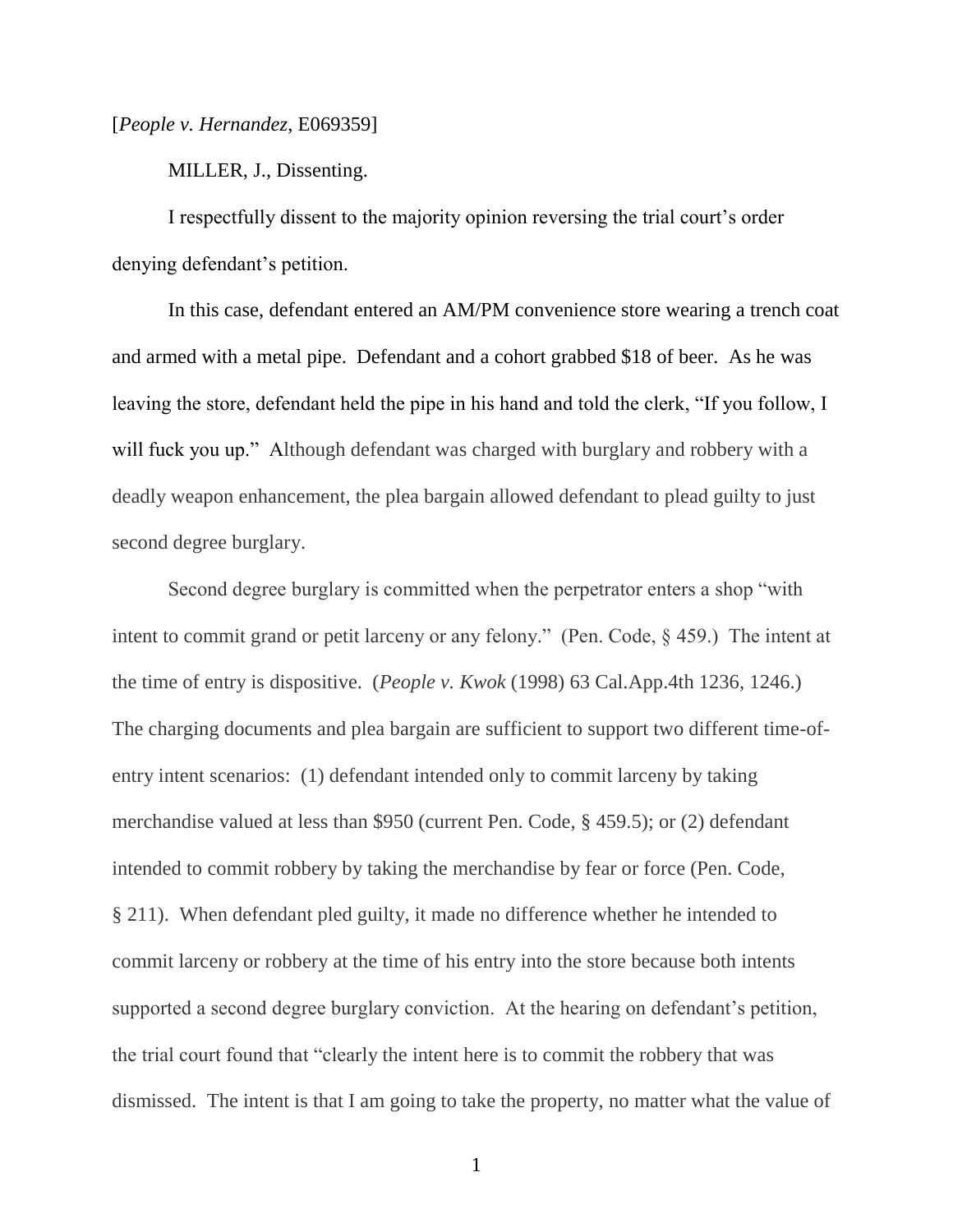that property is, and I am going to do it by force and fear if you try to stop it." In fact, the trial court reiterated that defendant told the clerk that if the clerk followed, defendant would " 'fuck [the clerk] up,' " "having the metal pipe in his hand at that point." Evidence to support a trial court's factual determination may come from outside the record of conviction. (*People v. Salmorin* (2016) 1 Cal.App.5th 738, 743-744.) Moreover, in this case, defendant presented no evidence to contradict the court's conclusion that he was ready, willing, and able to use force or fear when he entered the store to steal the beer. (*People v. Romanowski* (2017) 2 Cal.5th 903, 916 [defendant bears the burden to prove eligibility under Proposition 47]. In sum, the evidence in the court file demonstrated that defendant entered the store with the intent to commit robbery by force or fear. Therefore, because there is substantial evidence to support the trial court's finding that defendant's conviction was premised on his use of force and fear against a person, the court properly determined that defendant was ineligible for relief under Proposition 47.

The majority argues that we must focus "on defendant's burglary conviction, and whether it must be characterized as misdemeanor shoplifting," and "the People cannot revive the robbery charge." In support, the majority relies on *People v. Gonzales* (2017) 2 Cal.5th 858. In *Gonzales*, the Supreme Court stated that "[Penal Code s]ection 459.5, subdivision (b) requires that any act of shoplifting 'shall be charged as shoplifting' and no one charged with shoplifting 'may also be charged with burglary or theft of the same property.' A defendant must be charged only with shoplifting when the statute applies. It expressly prohibits alternate charging and ensures only misdemeanor treatment of the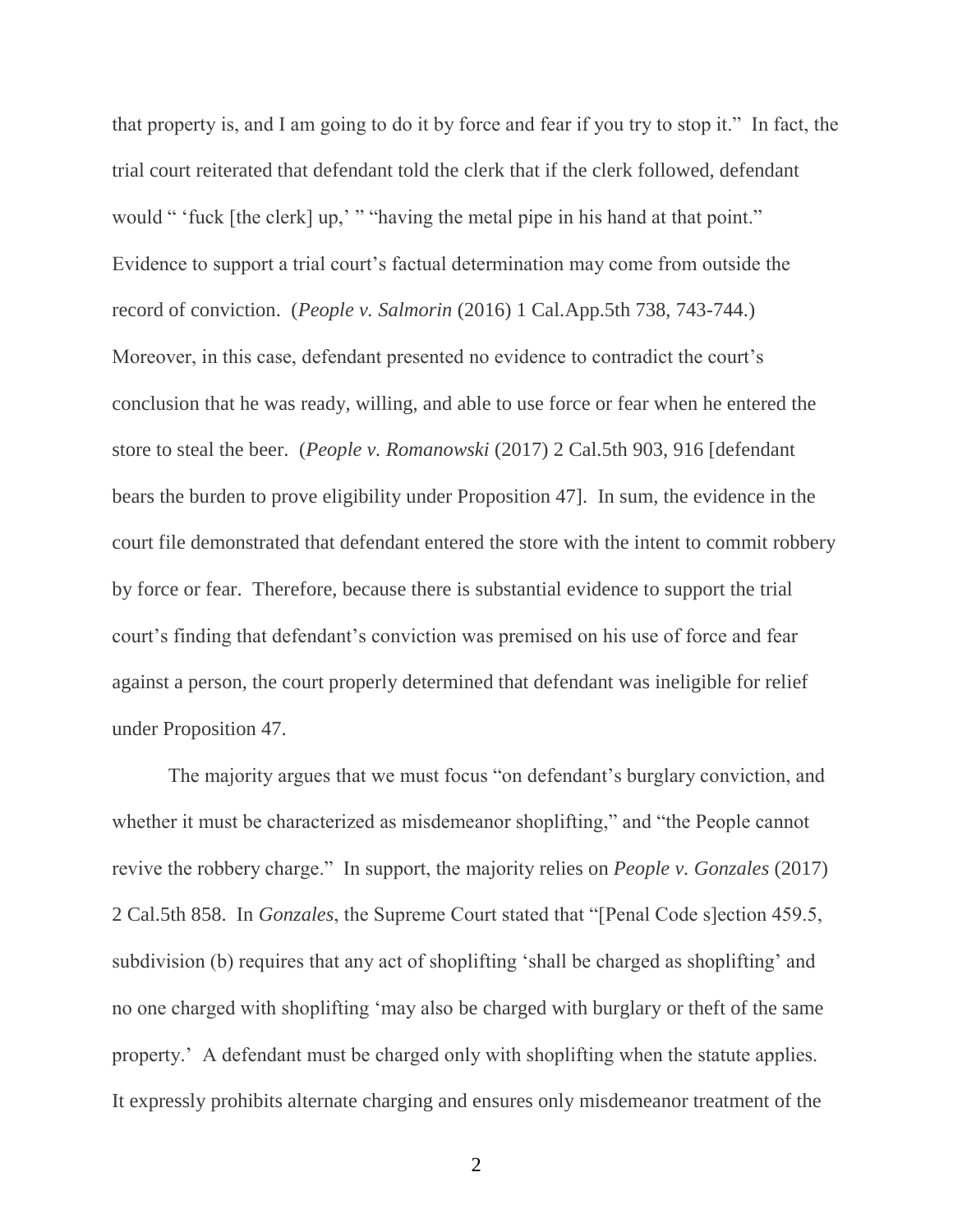underlying described conduct." (*Id.* at p. 876, italics omitted.) Similarly, defendant cannot be guilty of both shoplifting and burglary, because "[a] defendant must be charged only with shoplifting when the statute applies." (*Ibid.*) In *Gonzales*, the court concluded "the shoplifting statute would have precluded a burglary charge based on an entry with intent to commit identity theft here because the conduct underlying such a charge would have been the same as that involved in the shoplifting, namely, the cashing of the same stolen check to obtain less than \$950." (*Id.* at pp. 876-877.) However, the Supreme Court went on to state that "[a] felony burglary charge could legitimately lie if there was proof of entry *with intent to commit a nontheft felony* or an intent to commit a theft of other property exceeding the shoplifting limit." (*Id.* at p. 877, italics added.) The majority acknowledges that although "robbery punishes the use of force or fear in carry out a theft, the new shoplifting statute directs that we must focus on whether the intended robbery targeted the same property, and if it does, the defendant cannot be charged with burglary based on the intent to commit robbery." I disagree with the majority's analysis.

Here, the trial court found that defendant entered the store *with the intent to commit a felony*—robbery by force or fear. The trial court should not ignore these facts simply because defendant pled guilty to second degree burglary in lieu of being tried for robbery. Rather, I find that it was appropriate for the trial court to examine the court record, and any other probative and reliable evidence that was put forward by the parties, to determine whether defendant's offense should be reclassified as misdemeanor shoplifting.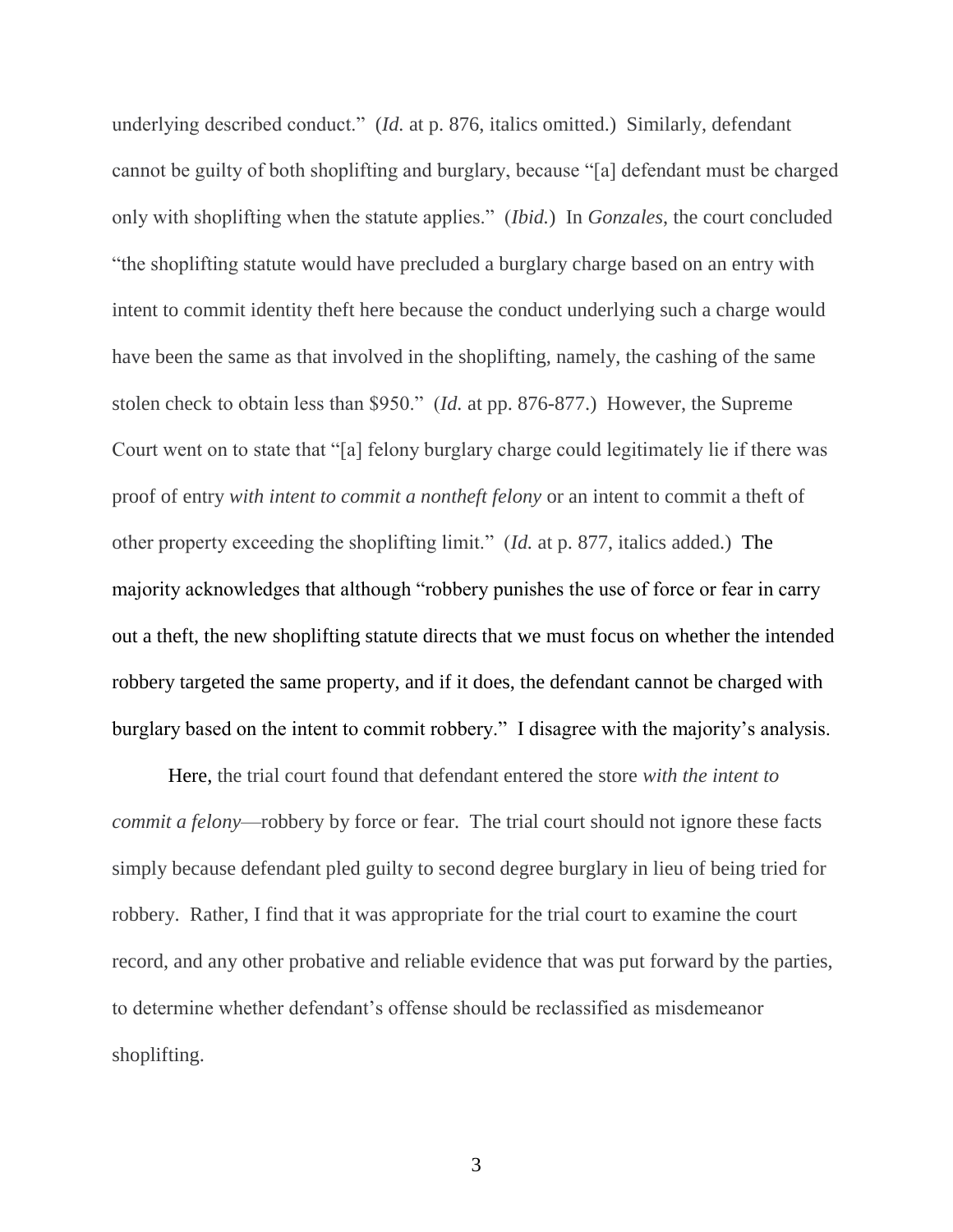Additionally, I disagree with the majority's reliance on *People v. Huerta* (2016) 3 Cal.App.5th 539. I find *Huerta* to be inapplicable to this case. In *Huerta*, the defendant pled guilty to second degree commercial burglary based on her theft of eight bottles of perfume worth \$463; she petitioned to have her conviction redesignated as a misdemeanor. (*Id.* at p. 541.) The People appealed from the trial court's order granting the defendant's petition. (*Ibid.*) The People argued that the burglary involved an *uncharged* conspiracy to commit larceny and that "burglary predicated on such a conspiracy may be charged as a felony even after the electorate enacted Proposition 47." (*Id.* at p. 545.) We disagreed and stated: "It follows under the plain text of the statute [Pen. Code, § 459.5] that prosecutors would have been required to *charge* [the defendant] with shoplifting and could not have charged her with burglary predicated on conspiracy had Proposition 47 been in effect at the time of her offense. [The defendant] therefore qualifies to have her burglary conviction redesignated as misdemeanor shoplifting." (*Ibid.*, fn. omitted.) Moreover, we noted that "we indulge in every presumption to uphold the judgment and look to the appellant to show error. (*People v. Sullivan* (2007) 151 Cal.App.4th 524, 549.)" (*Id.* at p. 545.) We found that the People did not give us any reason "to question the trial court's finding." (*Ibid.*) "Conspiracy played no role in the prosecution of [the defendant]. The People charged her with burglary, petty theft, and grand theft. The People entered a plea bargain with [the defendant] whereby she pled guilty to burglary and the People agreed to dismiss the grand and petty theft counts. [The defendant] entered a plea agreement based on these facts. Based on this history, we conclude the trial court did not abuse its discretion in finding larceny was the predicate of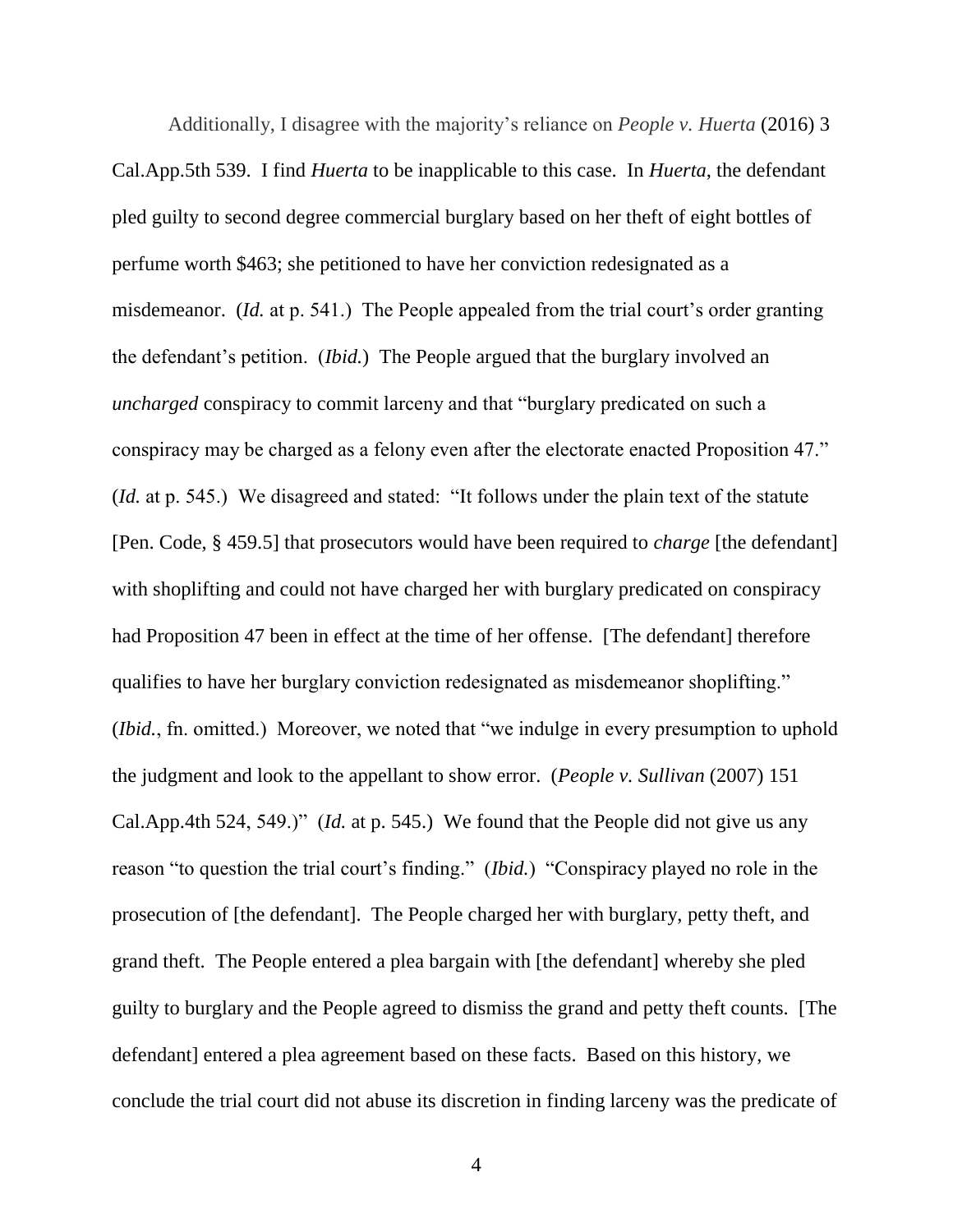the burglary charge, and therefore did not err in granting [the defendant]'s petition." (*Ibid.*) The facts in this case are different. Here, unlike *Huerta,* the People *charged* defendant with robbery. Hence, robbery played a role in the prosecution of defendant and he entered into a plea agreement based on the charged offenses. Moreover, as the *Huerta* court noted, on appeal, "we indulge in every presumption to uphold the judgment and look to the appellant to show error. (*People v. Sullivan* (2007) 151 Cal.App.4th 524, 549.)" (*Id.* at p. 545.) Based on the facts and history of this case, I "conclude that the trial court did not abuse its discretion" in denying defendant's petition.

In *People v. Soto* (2018) 23 Cal.App.5th 813, the Fourth District Court of Appeal, Division One "addressed the ineligibility of aggravated forms of theft for reclassification under Proposition 47." (*People v. Weir* (2019) 33 Cal.App.5th 868, 876, fn. 8, citing *Soto*, at p. 822, petn. for review pending, petn. filed Apr. 30, 2019, S255212.) "In *Soto*, the court refused to reclassify theft from an elder victim ([Pen. Code,] § 368, subd. (d)) under [Penal Code] section 490.2 because it was a 'theft-plus' offense that required the additional necessary elements that the victim be an elder or dependent adult and the defendant knew or reasonably should have known that fact. (*Soto*, at pp. 823-824.)" (*Weir*, at p. 876, fn. 8.) When the *Soto* court reached this decision, it stated that "section 490.2 does not automatically extend to 'any course of conduct *that happens to include obtaining property by theft worth less than \$950.*' (*Soto*, at p. 823[.])" (*Weir*, at p. 876, fn. 8, italics added.) The facts of this case are analogous to the facts in *Soto*. Here, as discussed *ante*, defendant's conviction was premised on his use of force and fear against